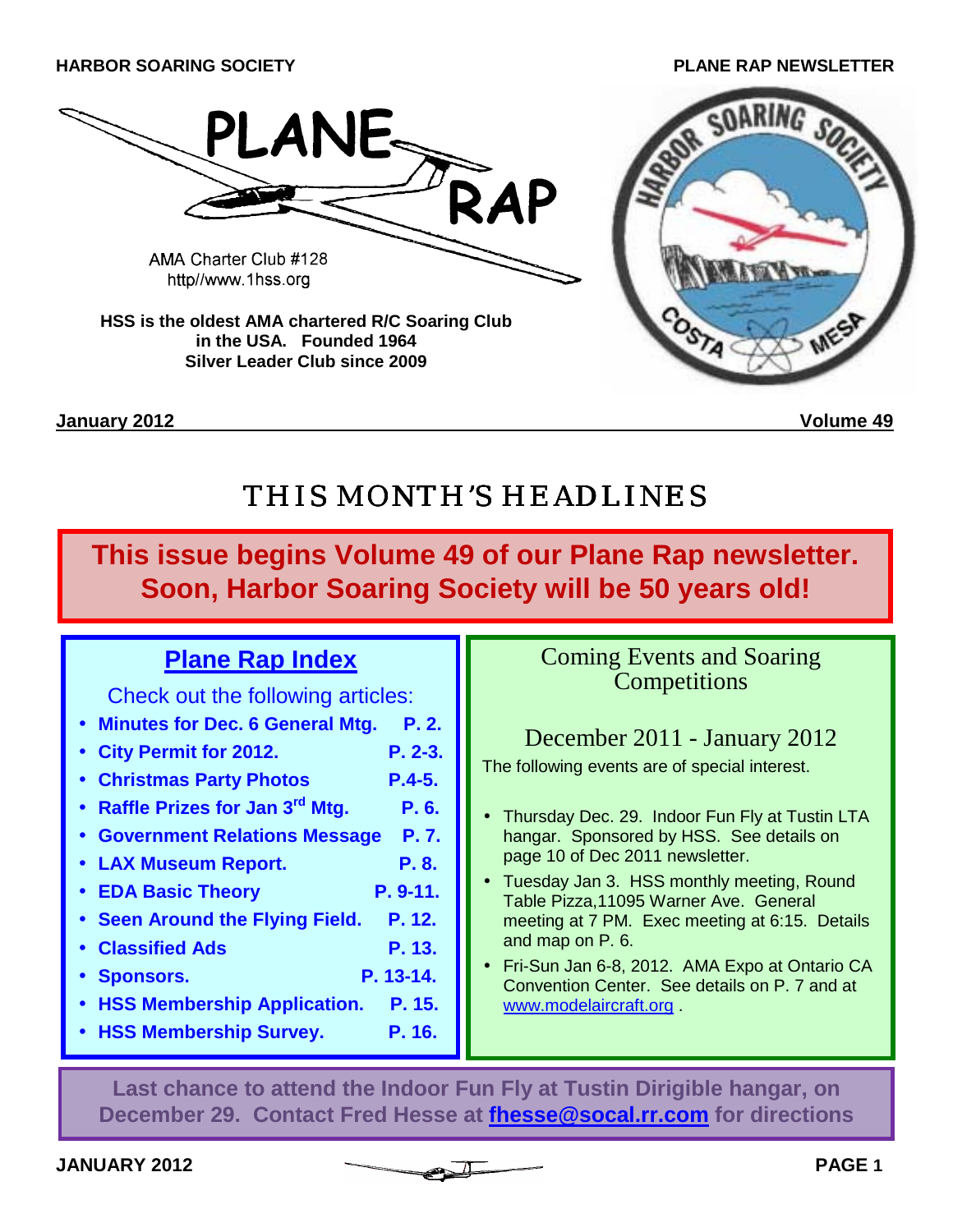# **HSS Christmas Party and General Meeting Minutes for December 6th, 2011**

Ted Broberg was kind enough to take notes from our Christmas Party on December 6<sup>th</sup>, 2011. Other than installing our new president, Walt Cloer, and our vice President, Erv Szego, there was no actual club business conducted. Ted's comments follow.

In attendance were Richard Morley, James Jones (Two of that name), Henry Smith 4, "Taz" and Linda Ellyson, David Whittington, Karl V. Hawley, Joni Whitsitt, Randy Wilbur, Jim Sonnenmeier, Jim Hanson, George Brimmer, Ben and Jeff Zeissner, John and Sylvia Anderson, Dick Odle, John Rittenhouse, Erv Szego and Debbie, Rob Askegaard, Walt Cloer, Fox Anderson, Fred and Margie Hesse, Roger Nahas, and Ted Broberg.

 While waiting for dinner to be served, outgoing president Henry Smith 4 gave a short address, urging all fliers to follow the safety rules and help others less familiar with them to join us in maintaining the good reputation our club has enjoyed. Incoming president Walt Cloer echoed this sentiment, urging us to pull together as one group of fliers. Henry then presented certificates and gifts to those who had served for the past year, and installed the returning and new officers for 2012. Ted handed out personal/business cards to next year's officers. Rob Askegaard took photos during the dinner.

 After dinner, the raffle drawing was held. Winners included Henry 4, who chose a set of air retracts donated by Dennis Anderson; a new 2.4 gHz transmitter and receiver (from Don Ramsay), won by "Taz"; Richard Morley chose the Hitec radio from Erv Szego; and Jim Jones took the LI'L RASCAL that Jim Sonnenmeier contributed.

Things wound down around 9:00 p.m. Thanks to all who came and supported HSS!

Respectfully submitted, Ted Broberg, secretary.

# **2012 Park Permits Available Now**

Robert Staples has sent us the announcement (below) stating that City Flying Permits for 2012 are available now for \$20 per year. Remember to bring your new AMA license. Note that renewal by mail is now allowed. Submit application (shown on next page), copy of AMA license, and payment.

### **RENEWAL NOTICE:**

The City of Costa Mesa will be accepting renewals for the 2012 Flying Permits beginning Monday, October 24, 2011, at the following locations:

Costa Mesa City Hall (77 Fair Drive, Costa Mesa 92626) –  $3<sup>rd</sup>$  floor Recreation Counter, during regular business hours from 8:00am – 4:30pm (excluding City observed holidays). Call 714-754-5300 for details.

Temporary permits are issued at the Downtown Recreation Center (1869 Anaheim Avenue, Costa Mesa 92627) between the hours of 10:00am – 1:00pm on Saturdays. For information, call 714-327-7560.

**Joyce M. Santos** Administrative Secretary - City of Costa Mesa - Recreation Division 77 Fair Drive, Costa Mesa 92626 Phone: 714-754-5009 Fax: 714-754-5166

Note that to fly at Fairview Park you need the above permit, liability insurance (preferably AMA), and you need to follow City of Costa Mesa Ordinance No. 07-01, City Regulations for Issuance, Suspension and Revocation of Permits to Fly at Fairview Park, Academy of Model Aeronautics Safety Code, and the Fairview Park Flying Field Rules which are all posted at Fairview Park and on our web site at www.1hss.org. You do not need to be a Harbor Soaring Society member (but it is good to have you join us).

### **New Word of the Day**

From Meriam-Websters latest dictionary:

**Ineptocracy** (in-ept-o-cra-cy) - a system of government where the least capable to lead are elected by the least capable of producing, and where the members of society least likely to sustain themselves or succeed, are rewarded with goods and services paid for by the confiscated wealth of a diminishing number of producers.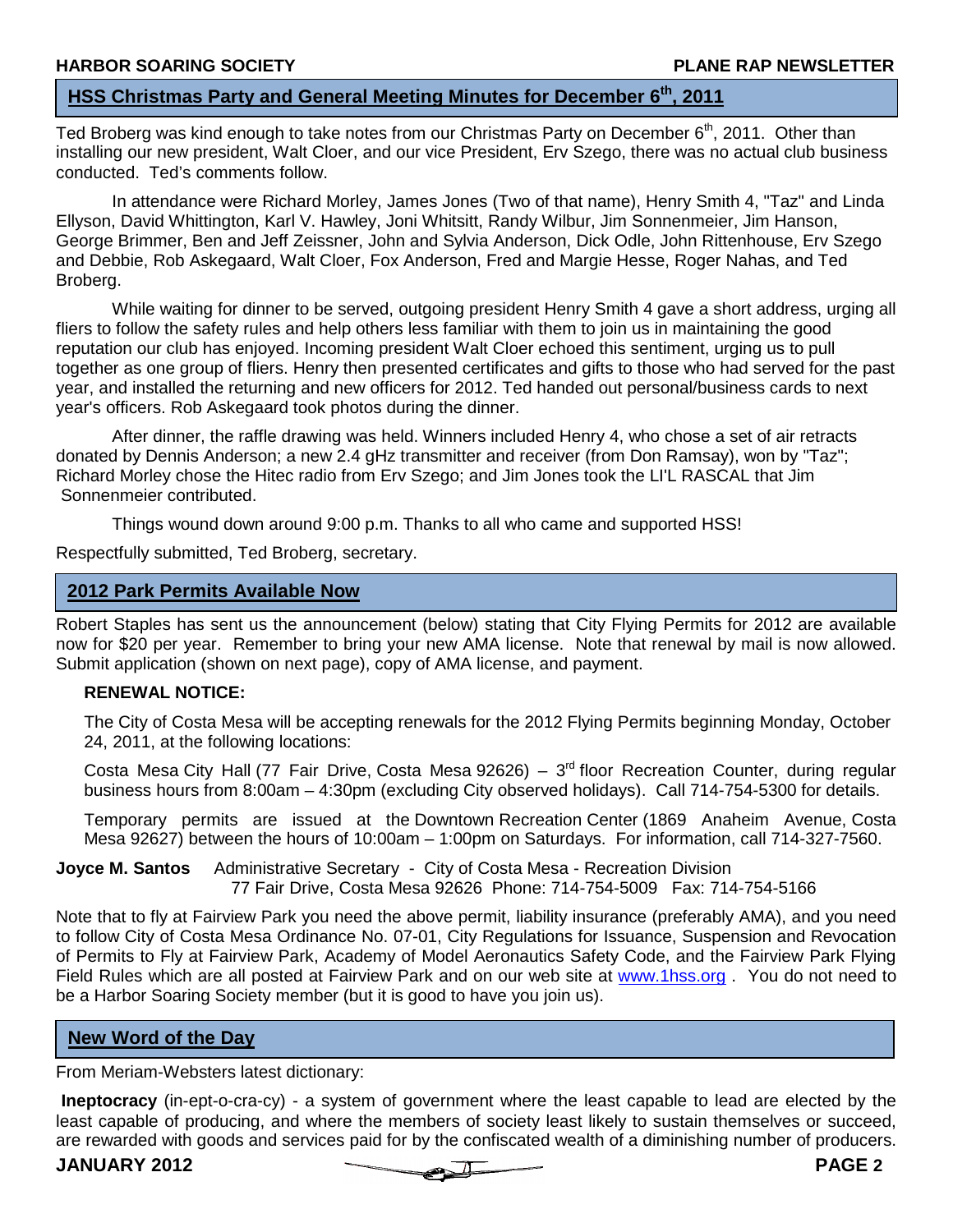# **2012 Park Permit Application**

| <b>Applicant Information</b>                                                                                  | <b>Permit Application to Fly Radio-Controlled</b><br><b>Model Aircraft at Fairview Park</b>                                                                                                                                    |                                                                                                                  |
|---------------------------------------------------------------------------------------------------------------|--------------------------------------------------------------------------------------------------------------------------------------------------------------------------------------------------------------------------------|------------------------------------------------------------------------------------------------------------------|
|                                                                                                               |                                                                                                                                                                                                                                |                                                                                                                  |
|                                                                                                               |                                                                                                                                                                                                                                | Date: https://www.com/communications/communications/communications/communications/communications/communications/ |
|                                                                                                               |                                                                                                                                                                                                                                |                                                                                                                  |
|                                                                                                               | Home Address: New York Contract of the Address of the Address of the Address of the Address of the Address of the Address of the Address of the Address of the Address of the Address of the Address of the Address of the Add | Zip Code:                                                                                                        |
| Telephone: Home experience and a series of the series of the series of the series of the series of the series | Business: Cell: Cell:                                                                                                                                                                                                          |                                                                                                                  |

#### **Academy of Model Aeronautics**

| Member: Yes No                                                                                                  |                 |                                |  |
|-----------------------------------------------------------------------------------------------------------------|-----------------|--------------------------------|--|
| AMA Number:                                                                                                     | Valid AMA Year: | Photo ID confirmed: □ Yes □ No |  |
| the contract of the contract of the contract of the contract of the contract of the contract of the contract of |                 |                                |  |

List experience flying model aircraft:

#### Proof of liability insurance if not an AMA member, provide a copy

\*Proof of current AMA membership, with the City of Costa Mesa named as an additional insured on the AMA provided policy or a copy of your homeowner's insurance policy declarations page with an endorsement naming the City of Costa Mesa as an additional insured.

#### Learner's Permit (6-14 years old) - \$10 Fee

Must be accompanied by an adult when flying at Fairview Park.

| Age             | Emergency Contact Telephone Number: |  |
|-----------------|-------------------------------------|--|
| Parent/Guardian |                                     |  |
| Name:           | Signature:                          |  |

#### **Declaration**

I declare under penalty of perjury that the information provided in this application is true and correct and that I have reviewed the City of Costa Mesa Ordinance No. 07-01 Adopting Radio Controlled Model Aircraft Flying Regulation for Fairview Park and I agree to comply with all the requirements and requistions of that Ordinance as well as the Flying Field Rules for Fairview Park. Harassment of animals and birds is not allowed in the park. Do not disturb native plants or vernal pools.

| Applicant's Signature: | Date: |
|------------------------|-------|
|                        |       |

Submit to City of Costa Mesa, Recreation Division, 3rd Floor, 77 Fair Dr., Costa Mesa, California.

Permit Number Issued:

#### IF YOU HAVE ANY QUESTIONS, PLEASE CALL (714) 754-5300

3073-72 Ray, 608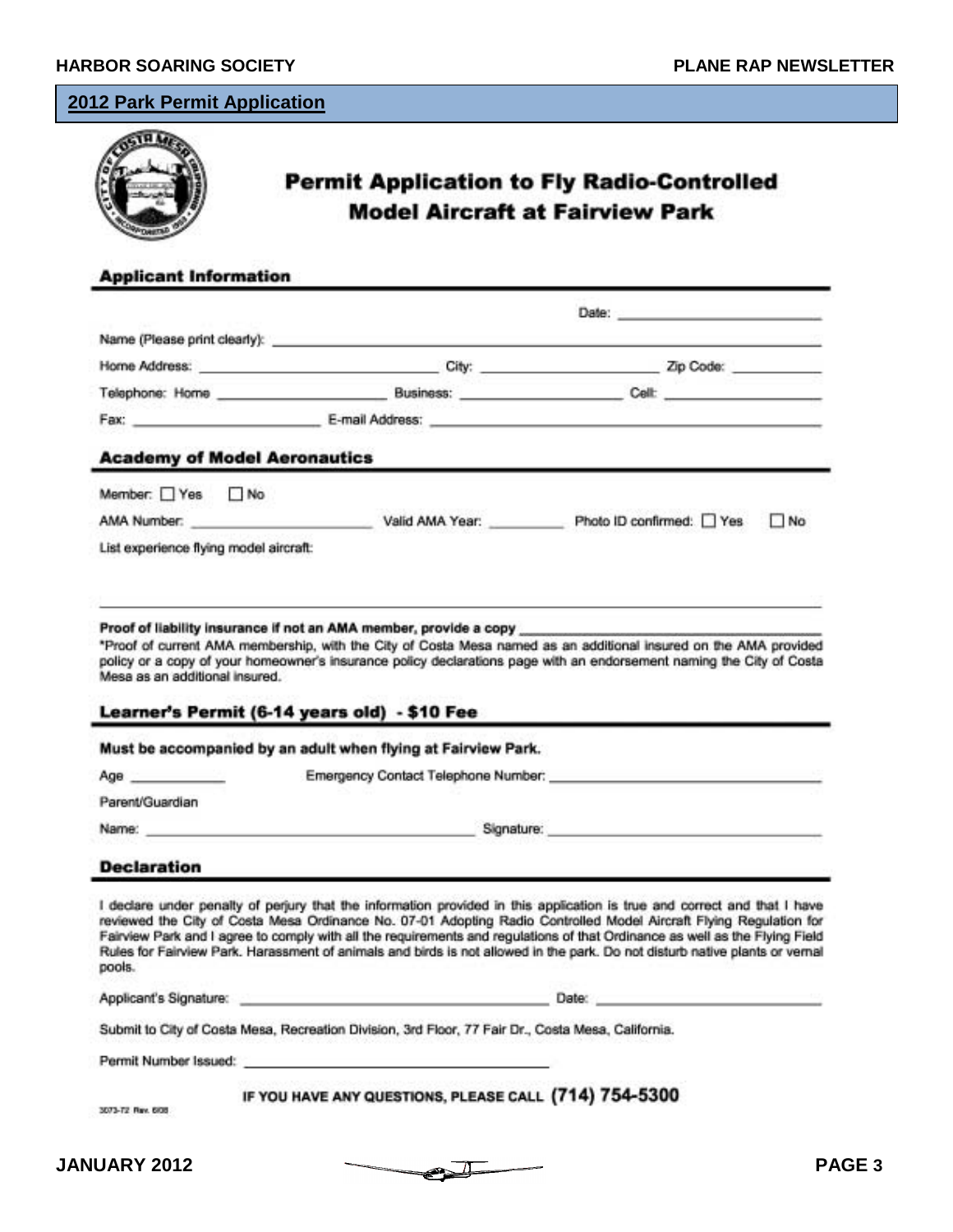# **Christmas Party Pictures**

Rob Askegaard took a lot of photos at the Christmas Party, so here is a selection of the best.

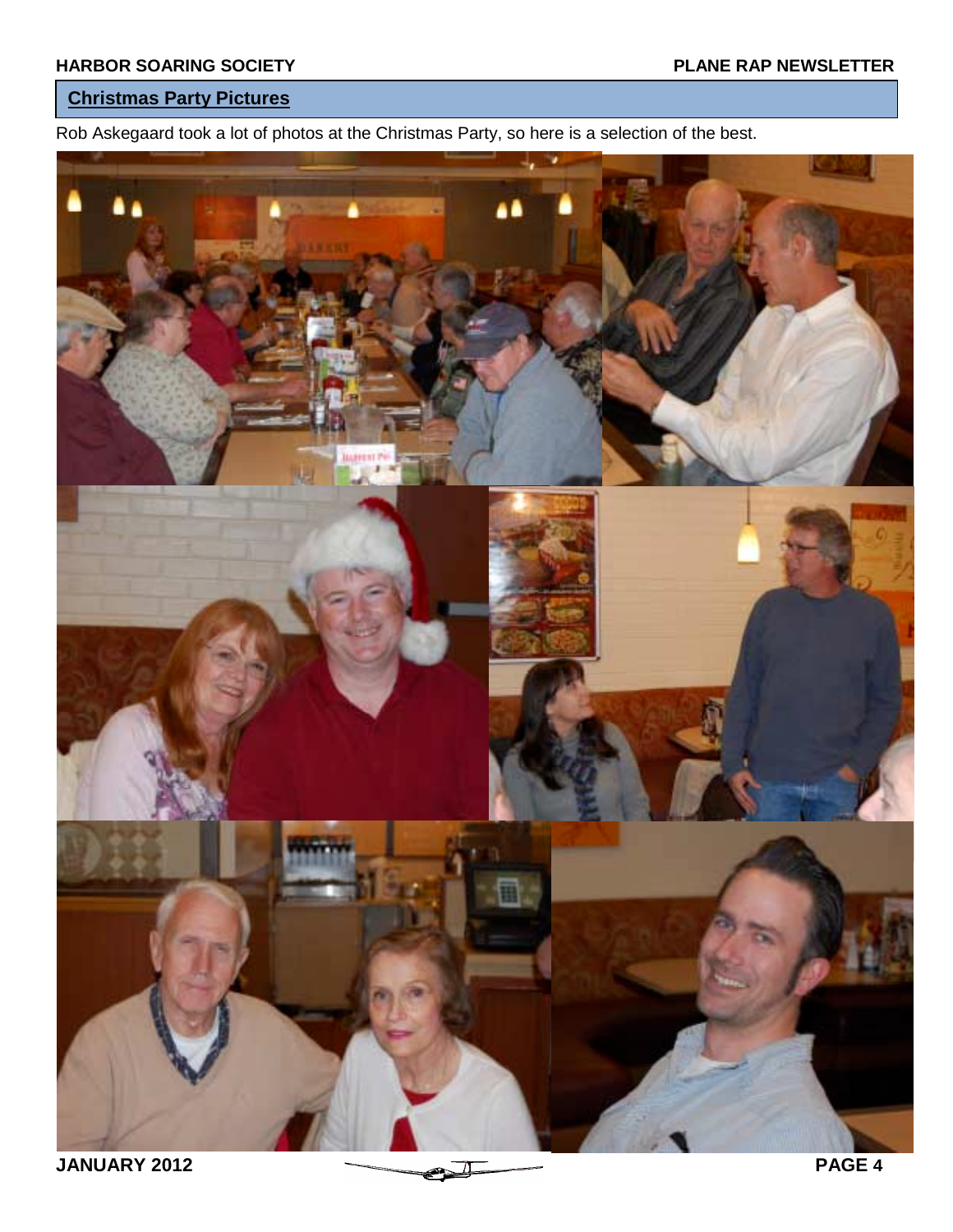# **Christmas Party Pictures (continued)**

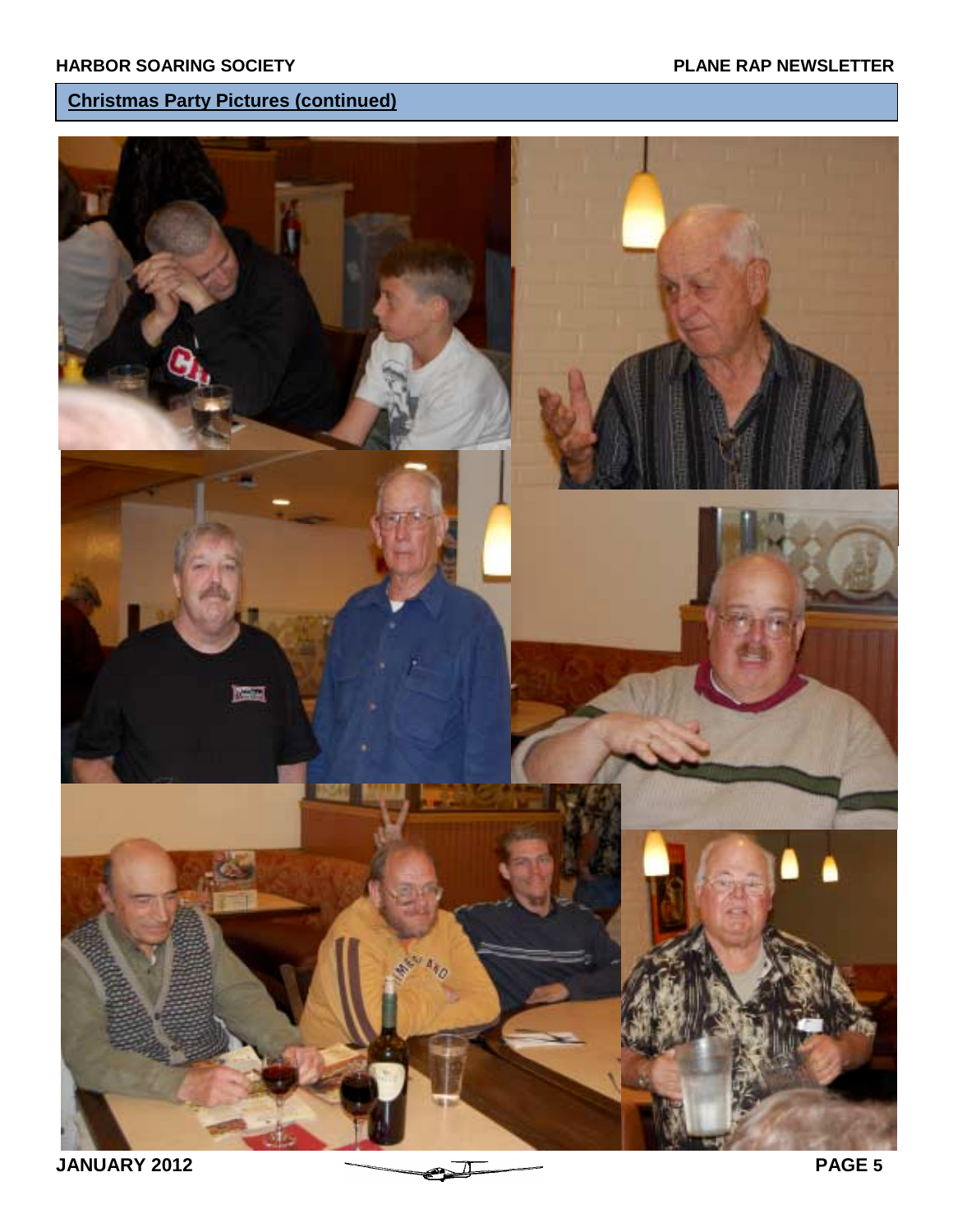# **General Meeting Announcement For January 3rd, 2012**

The next club meeting is Tuesday January 3<sup>rd</sup>, 2012, at ROUND TABLE PIZZA, 11095 Warner Ave. & Euclid (North-east corner) in Fountain Valley. Phone number is (714) 839-0276. The Family Night rate is all-you can-eat pizza, plus one salad bar, for \$6.99. Fountain drinks are an additional \$1.99, self-service, or \$2.99 per liter. Beer and wine are available. Bring your wife, family, friends, etc. Bring along your favorite plane for show and tell. The meeting will be concluded with a raffle for the plane shown below. The location is shown in the map below. The executive/steering committee meeting begins at 6:15 PM.



# **Next Meeting Raffle Prizes**

The following items will be part of the raffle prizes for our next general meeting on 3 Jan 2012. We have a 32" span Sport Biplane (shown at the right), donated by Don Ramsay, a JR 72 mHz transmitter, Snapit multimeter, and a set of Century Jet air retracts from Dennis Anderson.

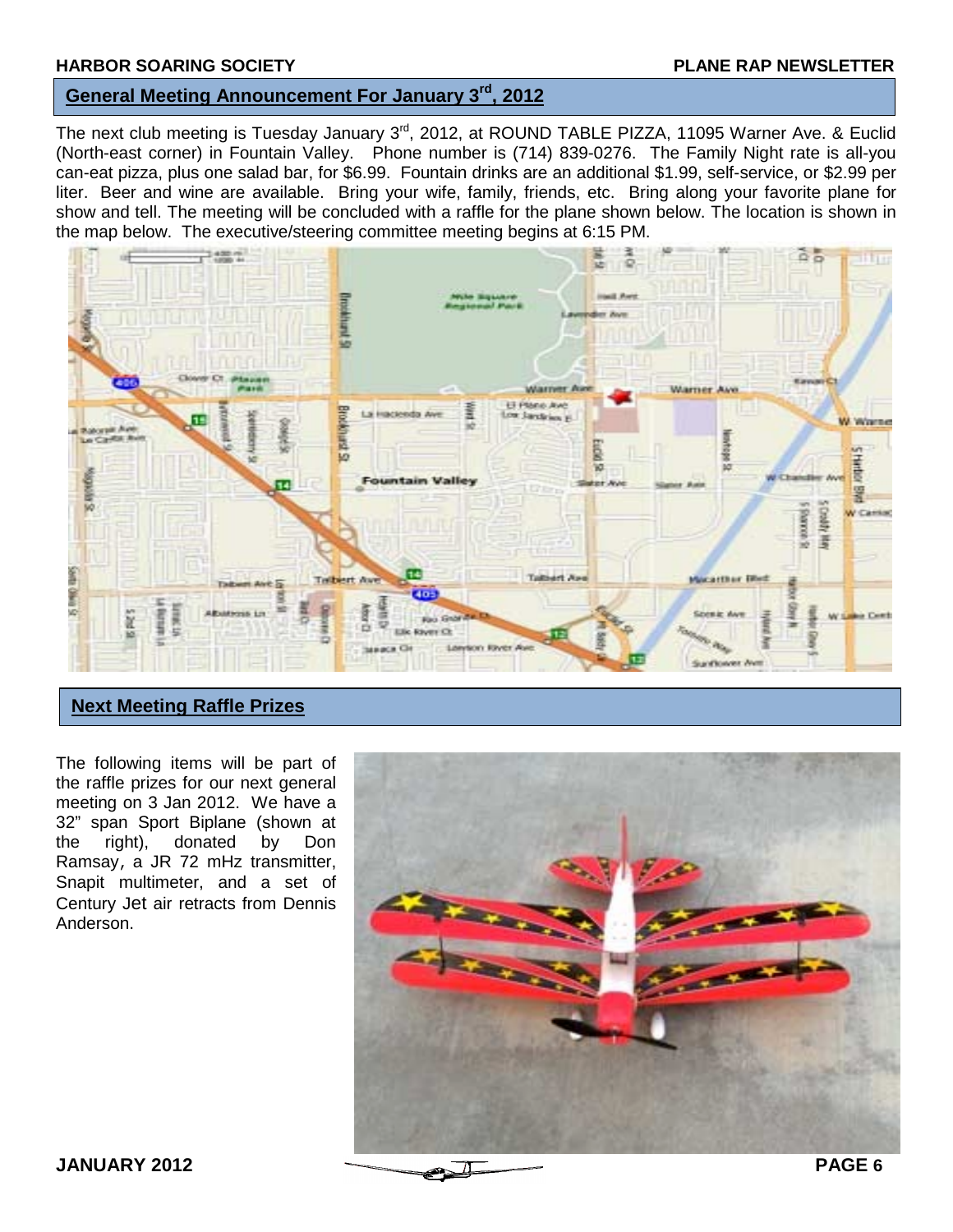# **2011 HSS Membership**

Our 2012 HSS membership enrollment season is in full swing. A membership application and optional member survey is included in the last pages of this newsletter. These can be mailed in to our post office box shown on the last page, or given to a club officer. Alternately, HSS and AMA membership applications can be obtained from any club officer, or available on our club web site at **www.1hss.org**. Applicants must be members of the AMA prior to joining HSS. **AMA and HSS applications received during October – December 2011 are good for all of 2012 as well**. AMA Membership applications can also be obtained at the AMA web site **www.modelaircraft.org**. or apply on line. Renew your AMA membership online, then print the receipt that they provide as proof that you paid, or download document No. 902 from the publications page. And, don't forget your City of Costa Mesa Flying Permit. Details are shown on pages 2 – 3.

# **AMA District X Ramps It Up Online**

The following is taken from the July 2011 edition of "AMA Today", the electronic membership newsletter.

AMA District X Vice President Lawrence Tougas wants to invite AMA members from all districts to enjoy District X's new website. "We have a lot of great articles in our blog, plenty of pictures in our photo albums, and a spot where you can learn more about our associate vice presidents and myself," says Lawrence, District VP. All of the information is at www.ama10.org. Why not consider helping your district with its website?

# **AMA Government Relations Message**

Most everyone should be aware by now that the FAA is working on developing new regulation aimed at enabling the operation of commercial and public use unmanned aircraft systems (UAS) in the national airspace system (NAS). FAA intends to include criteria for recreational UAS (model aircraft) in the new regulation and indications are that this criteria will be significantly more restrictive than the guidelines established in the current advisory circular, AC 91-57.

We are now just weeks away from the release of the FAA Notice of Proposed Rulemaking (NPRM) for small Unmanned Aircraft Systems (sUAS) which may come as early as mid January. The NPRM will provide a 90- 120 day public comment period to allow interested parties to comment on the proposed rule and to make constructive suggestions toward improving the regulation. Once the rule is published AMA will be providing suggestions and guidance for responding to the NPRM. This will be your opportunity to weigh in on the issue. It is also very likely the AMA will organize a parallel congressional campaign to once again draw attention to our concerns.

#### **Our Fellow Flyers at Fairview Park**

In the process of obtaining a 2012 Fairview Park Flying Permit, your editor queried city personnel about the total number of permits issued by the city. The reply was 346 for the year of 2011. So, Harbor Soaring Society who worked to obtain city permission to fly, who worked to get the glider launch, runway, pit area and helicopter facilities in place, and who maintains these areas, and provides services to the city, represents 35% of the flyers. It would be of tremendous value if HSS members could encourage these flyers to join our club.

# **AMA EXPO 2012**

AMA EXPO 2012, January 6-8, Ontario CA, is offering youth ages 13-18 a reduced price of \$5 each. Group tickets purchased in advance also see savings at a reduced price of \$8 per ticket, a \$2 savings. In addition, all attendees will be able to download a free iPhone RC Flight Source mobile app, featuring AMA flying sites, news, reviews, tools, and workshops, courtesy of 2Brothers Hobby, the app's developer. Go to www.modelaircraft.org for details.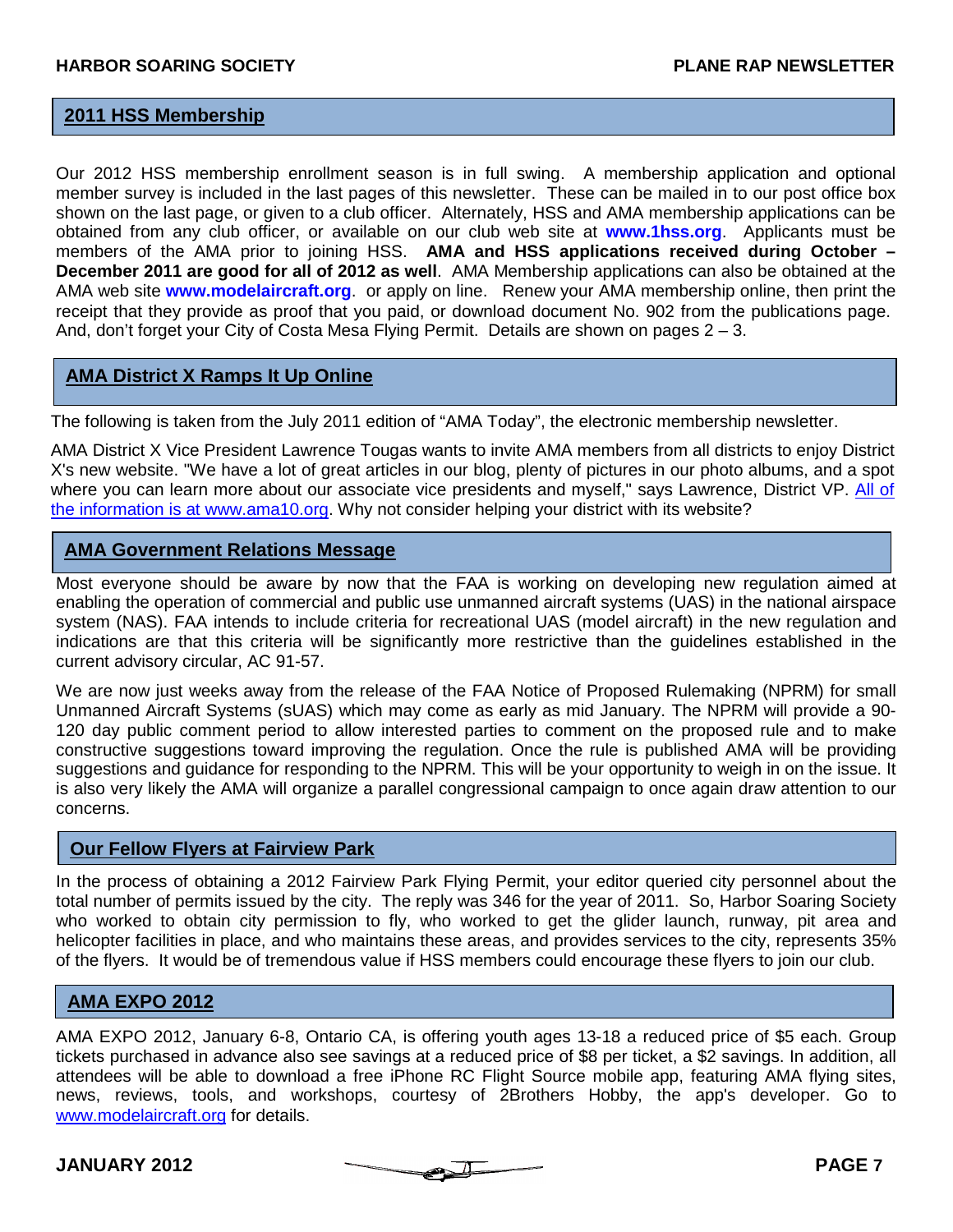# **LAX Museum**

Last month Ted Broberg alerted us to an interesting museum at the Los Angeles International Airport. This facility titled "Flight Path Learning Center and Museum" tells the history of LAX. Rob Askegaard recently made a visit to the museum. Here is his report and photos. Thanks, Rob. - Ed.

Those who are interested in aviation history will be pleased to visit the LAX Flight Path Learning Center and Museum located on the south side of Los Angeles Inernational Airport (LAX) just off Imperial Highway and just west of Sepulveda. It's very easy to get to and not on the terminal property but in an open area free of the nasty airport traffic. Admission and parking is free. There are many displays and memorabilia to examine and enjoy. Many of the personnel there are former airline employees and former stewardesses (flight attendants). It is a very nicely kept and presented place with several display, conference rooms and assembly rooms where presentations can be made. One of the most interesting features is the collections of uniforms representing many different airlines of the past and present. The history of the airport goes back to the 20's. There are several model planes on display. The only actual full size plane on the property is a beautiful DC-3 which had been converted into an executive plane for Union Oil Company.

It is a relaxing museum where you can browse at your own pace.

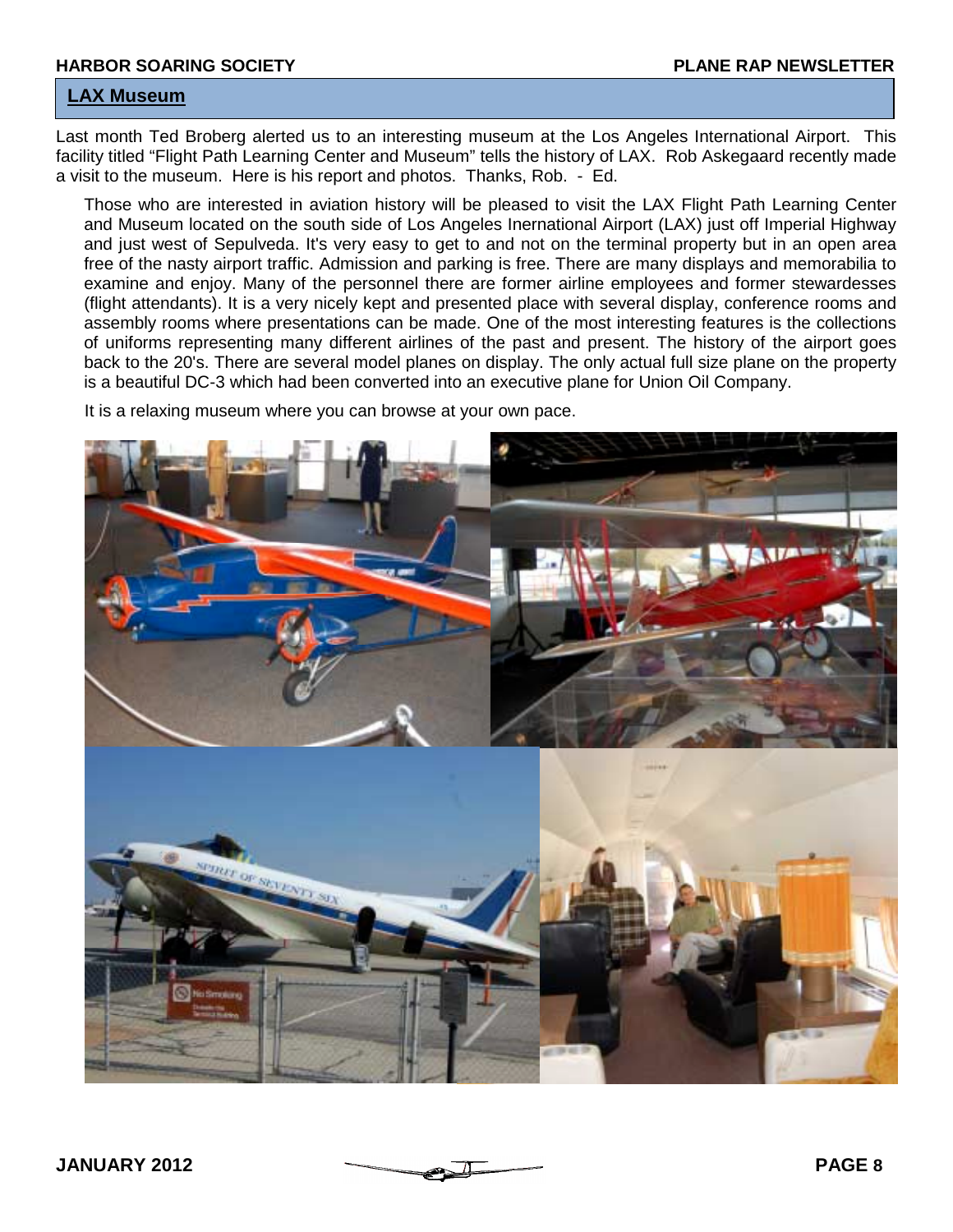# **Some Good Basic Theory – Effective Dihedral Angle Calculator**

The following article was provided by Martin Brungard - mabrungard@hotmail.com . It was published on RCGroups.com. Unfortunately your editor could not locate the link to the actual Excel program. If anyone has access to it, contact your editor. However, the explanation is valuable, and a second explanation by Dr. Mark Drela is appended.

This Effective Dihedral Angle (EDA) calculator is a tool to help designers create sailplanes that handle as intended. It can also be used for non-sailplane (power) applications, but is especially suited for determining the EDA for polyhedral wings.

EDA is the product of the horizontally projected panel area, the panel dihedral angle, and the distance between the panel centroid and the center of the wing. For straight wings, the EDA is simply the wing angle. This spreadsheet does those tedious calculations necessary for a multi-panel polyhedral wing. The EDA formula used in this spreadsheet may differ somewhat from others, but the error should be minor. The main purpose of this spreadsheet is to provide a quick comparative result.

For those of us who are mathematically challenged, an angle calculator is included in this spreadsheet so that you can determine the panel angle in degrees if you know the panel length and the amount of rise at the panel tip. Of course, you can use the angle calculator to back-calculate the amount of tip rise you need on your next model wing design. Input the panel length and input different tip rise amounts until you arrive at the panel angle you need.

EDA has a direct impact on the Yaw-to-Roll coupling of an aircraft. Higher EDA will produce an aircraft that has a higher tendency to roll when the rudder is deflected. High Yaw-to-Roll coupling is desirable for a plane without ailerons. This degree of coupling is usually not desirable for planes with ailerons or with an aerobatic purpose.

| <b>Sailplane</b><br><b>Type</b>                   | <b>Suggested EDA</b><br>(degrees) | <b>Comments</b>                                                                                                                                                                                                     |
|---------------------------------------------------|-----------------------------------|---------------------------------------------------------------------------------------------------------------------------------------------------------------------------------------------------------------------|
| Large Non-<br><b>Aileron Thermal</b><br>Sailplane | 9 to 10                           | Larger EDA improves turning responsiveness for larger planes. The<br>spiral stability of this configuration is high, no tendency to spiral in<br>during thermal turns.                                              |
| Small Non-<br>Aileron Thermal<br>Sailplane        | 8 to 9                            | The smaller mass of 2m and smaller planes means they can still turn<br>effectively with this reduced EDA. The spiral stability of this<br>configuration is high, little tendency to spiral in during thermal turns. |
| Aileron-Equipped<br>Thermal<br>Sailplane          | $5$ to $6$                        | This EDA provides a marginal degree of spiral stability making the<br>plane less likely to spiral in during thermal turns. Still requires some<br>attention to control spiraling in.                                |
| Aileron-Equipped<br>Thermal<br>Sailplane          | $2$ to $3$                        | This EDA provides lower susceptibility to side wind gusts to improve<br>landing accuracy. Spiral stability is poor, constant attention required<br>to control spiraling in.                                         |
| Aileron-Equipped<br>Slope Sailplane               | $0$ to 1                          | Spiral stability and Yaw-to-Roll coupling is generally not a concern for<br>slope sailplanes, maneuverability is. These planes are usually actively<br>flown at all times so control input is high.                 |

Through my years of experience, I have come up with some guidance for good EDA values for several sailplane categories. The recommendations are provided below:

These EDA suggestions are based on the wing located high on the fuselage. Low- and Mid-fuselage wing positions will require a little more EDA to account for the inherent reduction from the lower wing position. The low wing position may require a degree or two of additional EDA to provide the handling characteristics suggested abovAnother useful piece of software is the Aircraft Design Assistant written by Helmut Lelke. It is available free on the Charles River RC website http://www.charlesriverrc.org/ .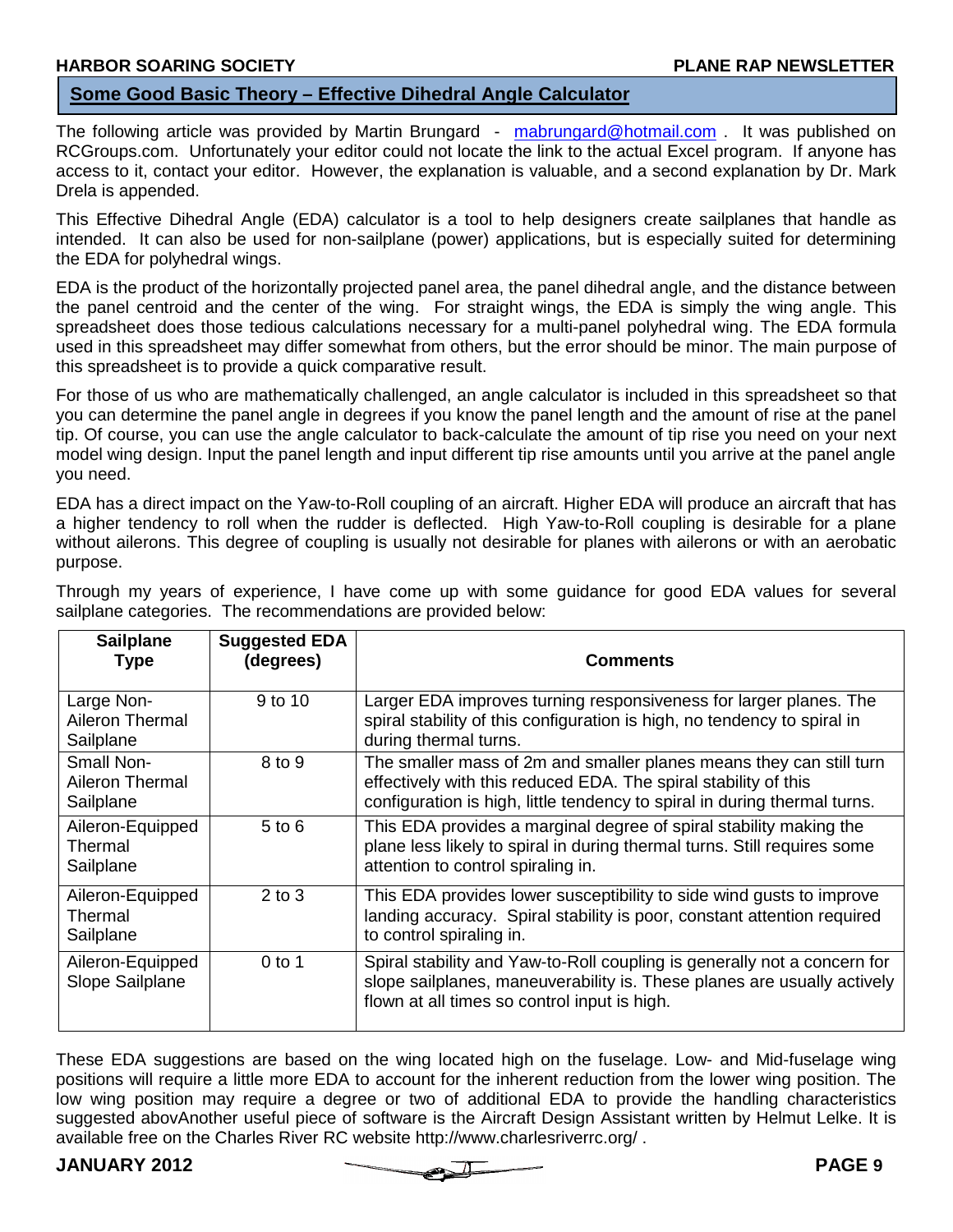#### **HARBOR SOARING SOCIETY PLANE RAP NEWSLETTER**

I

#### **Some Good Basic Theory – Effective Dihedral Angle Calculator (continued)**

The spreadsheet will handle wings with up to 4 panels. For wings with fewer panels, use the lower number panel inputs. For instance, a 2-panel wing should have data input into the Panel 1 and 2 lines, not the Panel 3 or 4 lines. The units of measure for length can be inches or meters or whatever. The output will correspondingly be in square inches, square meters, or whatever. Just be consistent with the units throughout the calculation. The panel angle must be entered in degrees.

|                                | Microsoft Excel - EDA1.XLS             |                                                                                                                             |                  |                           |                                                                                                                                       |                       | $ \Box$ $\times$                     |
|--------------------------------|----------------------------------------|-----------------------------------------------------------------------------------------------------------------------------|------------------|---------------------------|---------------------------------------------------------------------------------------------------------------------------------------|-----------------------|--------------------------------------|
| 国                              | File<br>Edit View                      | Data<br>Insert<br>Format<br>Tools                                                                                           | Window<br>Help   |                           |                                                                                                                                       |                       | Type a question for help<br>$ B$ $X$ |
|                                | BHA                                    | $\alpha$                                                                                                                    |                  |                           |                                                                                                                                       |                       | F                                    |
|                                | <b>B20</b>                             |                                                                                                                             |                  |                           | £ =IF(F15<=0,0,((\$F15*\$E15*\$G15)+(\$F16*\$E16*\$G16)+(\$F17*\$E17*\$G17)+(\$F18*\$E18*\$G18))/((\$F15*\$G15)+(\$F16*\$G16)+(\$F17* |                       |                                      |
|                                |                                        | \$G17)+(\$F18*\$G18)))                                                                                                      |                  |                           |                                                                                                                                       |                       |                                      |
| $\mathbf{1}$<br>$\overline{2}$ |                                        | <b>Effective Dihedral Angle Calculator</b>                                                                                  |                  |                           | Created by Martin Brungard (mabrungard@hotmail.                                                                                       |                       |                                      |
| 3                              |                                        | Input the chord widths, panel lengths, and panel dihedral angles for the wing semi-span (input data into the shaded fields) |                  |                           |                                                                                                                                       |                       |                                      |
| 5                              |                                        | Note that the dihedral angle for each panel is the total angle (degrees) measured from the horizontal reference.            |                  |                           |                                                                                                                                       |                       |                                      |
| $\overline{7}$                 |                                        | Do not make the mistake of using just the panel angle as measured from the adjacent panel reference line.                   |                  |                           |                                                                                                                                       |                       | This is the                          |
|                                |                                        |                                                                                                                             |                  |                           |                                                                                                                                       |                       | panel angle!                         |
|                                |                                        | Wing                                                                                                                        |                  |                           | Wing                                                                                                                                  |                       |                                      |
|                                |                                        |                                                                                                                             |                  |                           |                                                                                                                                       |                       | Add both panel                       |
|                                |                                        |                                                                                                                             |                  | Dihedral                  |                                                                                                                                       |                       | angles together<br>to get the        |
|                                |                                        |                                                                                                                             |                  | angle                     |                                                                                                                                       |                       | dihedral angle                       |
|                                |                                        |                                                                                                                             |                  |                           |                                                                                                                                       |                       | for outer panels                     |
| 8                              |                                        |                                                                                                                             |                  |                           |                                                                                                                                       |                       |                                      |
| 9                              |                                        | Use this angle calculator to find a panel's angle measured in degrees                                                       |                  |                           |                                                                                                                                       |                       |                                      |
|                                | Panel Angle                            |                                                                                                                             | 18               | Rise at tip<br>of Panel*: | 3.1                                                                                                                                   | Panel Angle           | 9.92                                 |
| 10<br>11                       | Calculator:                            | Panel Length:<br>*see the figures above                                                                                     |                  |                           |                                                                                                                                       | (degrees):            |                                      |
|                                |                                        | 12 Chord Widths and panel lengths may be entered in any units (in, mm, etc.), just be consistant throughout.                |                  |                           |                                                                                                                                       |                       |                                      |
|                                |                                        |                                                                                                                             |                  |                           | <b>Panel Angle from</b>                                                                                                               | Horizontally          |                                      |
| 13                             |                                        |                                                                                                                             | Panel            |                           | Horizontal                                                                                                                            | Projected             | <b>Centroid Distanc</b>              |
| 14                             |                                        | <b>Root Chord</b>                                                                                                           | <b>Tip Chord</b> | Length                    | (degrees)                                                                                                                             | <b>Panel Area</b>     | from Root                            |
| 15                             | Panel 1 (Root)                         | 10.5                                                                                                                        | 10               | 18                        | $\Omega$                                                                                                                              | 184.5                 | 8.93                                 |
|                                | 16 <b>Panel 2</b><br>17 Panel 3        |                                                                                                                             | 8<br>5           | 24<br>18                  | 10.2<br>20.1                                                                                                                          | 212.6<br>109.9        | 29.37<br>49.42                       |
|                                | 18 <b>Panel 4</b>                      |                                                                                                                             | n                | $\Omega$                  | $\Box$                                                                                                                                | 0.0                   | 0.00                                 |
|                                | 19 Equivalent Dihedral                 |                                                                                                                             |                  | <b>Projected Wing</b>     |                                                                                                                                       | <b>Projected Wing</b> |                                      |
|                                | 20 Angle                               | 12.97                                                                                                                       | <b>I</b> degrees | Area                      | 1013.9                                                                                                                                | Span                  | 117.05                               |
|                                | H + ▶ H Tips for Use EDA Calculate   + |                                                                                                                             |                  |                           |                                                                                                                                       |                       | $\vert$                              |
| Ready                          |                                        |                                                                                                                             |                  |                           |                                                                                                                                       |                       |                                      |
|                                |                                        |                                                                                                                             |                  |                           |                                                                                                                                       |                       |                                      |

Effective Dihedral Angle - Explanation by Mark Drela at Yahoo Groups.

EDA is a weighted average of the individual panel dihedral angles. The necessary weighting factors were derived by Blaine Rawdon. It's easy to implement in a spreadsheet as follows.

Lets say a wing half has three panels, like on the Bubble Dancer or the Majestic. The three panels are defined by four panel break stations at four spanwise y locations y0,y1,y2,y3:

panel 1: y0 .. y1, dihedral = d1 panel 2: y1 .. y2, dihedral = d2 panel 3: y2 .. y3, dihedral = d3 In a spreadsheet, it would only be necessary to input y1,y2,y3, since y0 is always zero. Each panel's dihedral angle d1,d2,d3 is measured from the horizontal plane. For the BD, these are

 $d1 = 0$  deg  $d2 = 10$  deg  $d3 = 20$  deg

We now determine the fractional y locations, called "eta" by convention. The BD has panel breaks at y=0,18,42,60" spanwise locations, giving the following eta values: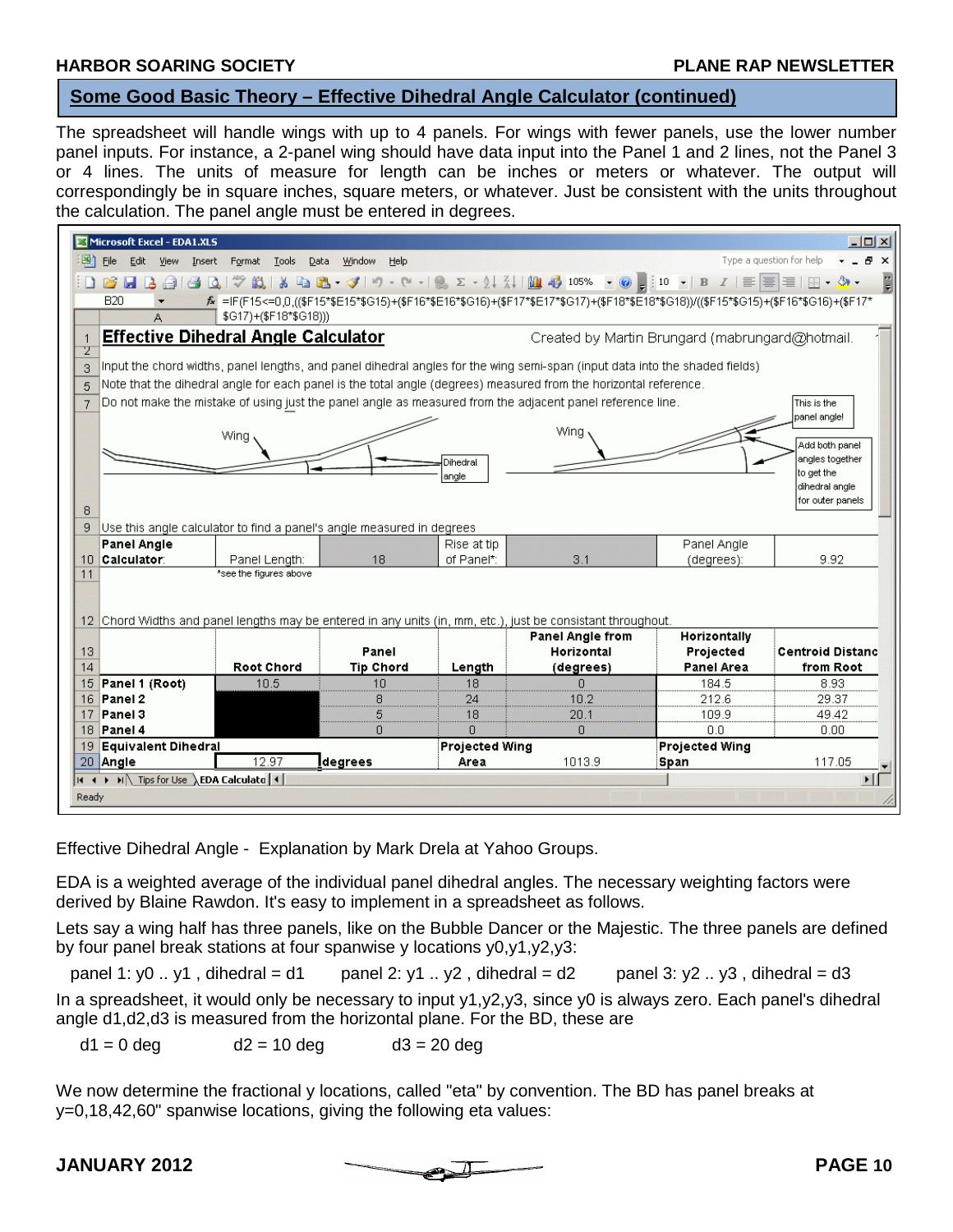# **Some Good Basic Theory – Effective Dihedral Angle Calculator (continued)**

 $eta0 = 0/60 = 0.0$  eta1 = 18/60 = 0.30 eta2 = 42/60 = 0.70 eta3 = 60/60 = 1.0 We now compute a Blaine's weighting function  $f = (1 - \frac{eta}{2})^1$ .5 for each eta. For the BD these are:  $f0 = 1.000$   $f1 = 0.868$   $f2 = 0.364$   $f3 = 0.000$ The Equivalent Dihedral Angle (EDA) is finally computed as follows: EDA =  $(f0-f1)*d1 + (f1-f2)*d2 + (f2-f3)*d3$ For the BD this works out to  $EDA = (1.000 - 0.868)^*0 + (0.868 - 0.364)^*10 + (0.364 - 0.000)^*20 = 12.3$ 

# **Humor in the Economy**

#### **Trouble in the USA**

The current down trend in the USA economy has hit everybody really hard…

My neighbor got a pre-declined credit card in the mail.

Wives are having sex with their husbands because they can't afford batteries.

CEO's are now playing miniature golf.

Exxon-Mobil laid off 25 Congressmen.

A stripper was killed when her audience showered her with rolls of pennies while she danced.

I saw a fundamentalist Mormon with only one wife.

If the bank returns your check marked "Insufficient Funds," you call them and ask if they meant you or them.

McDonald's is selling the l/4 ouncer.

Angelina Jolie adopted a child from America.

Parents in Beverly Hills fired their nannies and learned their children's names.

My cousin had an exorcism but couldn't afford to pay for it, so they re-possessed her.

A truckload of Americans was caught sneaking into Mexico.

A picture is now only worth 200 words.

When Bill and Hillary travel together, they now have to share a room.

The Treasure Island casino in Las Vegas is now managed by Somali pirates.

And, finally ……

I was so depressed last night thinking about the economy, wars, jobs, my savings, Social Security, retirement funds, etc. I called the Suicide Hotline and got a call center in Pakistan. When I told them I was suicidal, they got all excited and asked if I could drive a truck.

# **Philosophical Humor**

Knowledge is knowing a tomato is a fruit; Wisdom is not putting it in a fruit salad.

Light travels faster than sound. This is why some people appear bright until you hear them speak.

A clear conscience is usually the sign of a bad memory.

If you are supposed to learn from your mistakes, why do some people have more than one child.?

When tempted to fight fire with fire, remember that the Fire Department usually uses water.

The sole purpose of a child's middle name, is so he can tell when he's really in trouble.

Politicians and diapers have one thing in common. They should both be changed regularly, and for the same reason.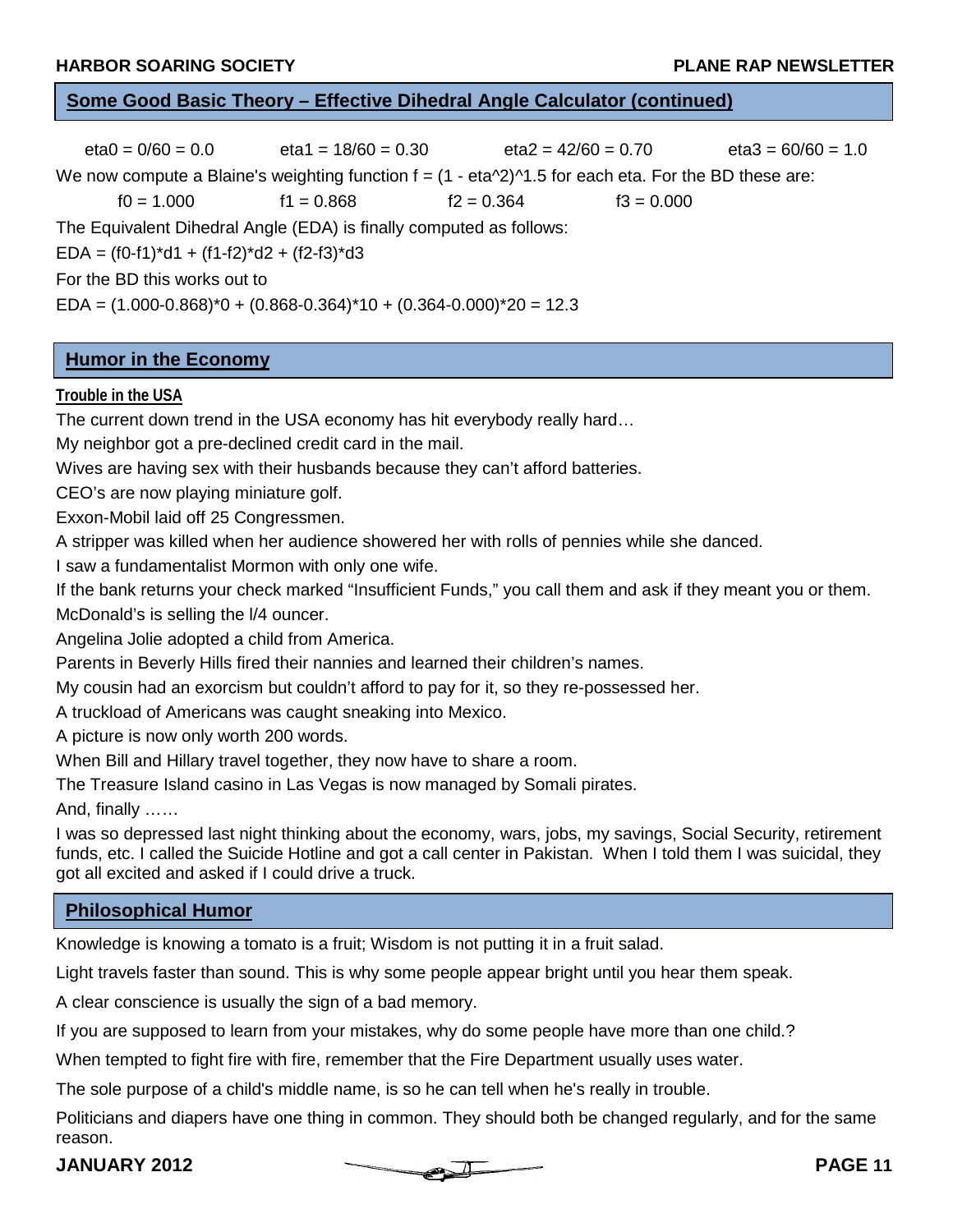# **Seen Around The Flying Field**

Not as many photos in the wintertime, but here are a few. Below, a great morning for soaring. Below left is Bart (didn't get the last name – Ed) with his 2 meter Radian, and below right is Fox Anderson getting in some stick time with his helicopter.

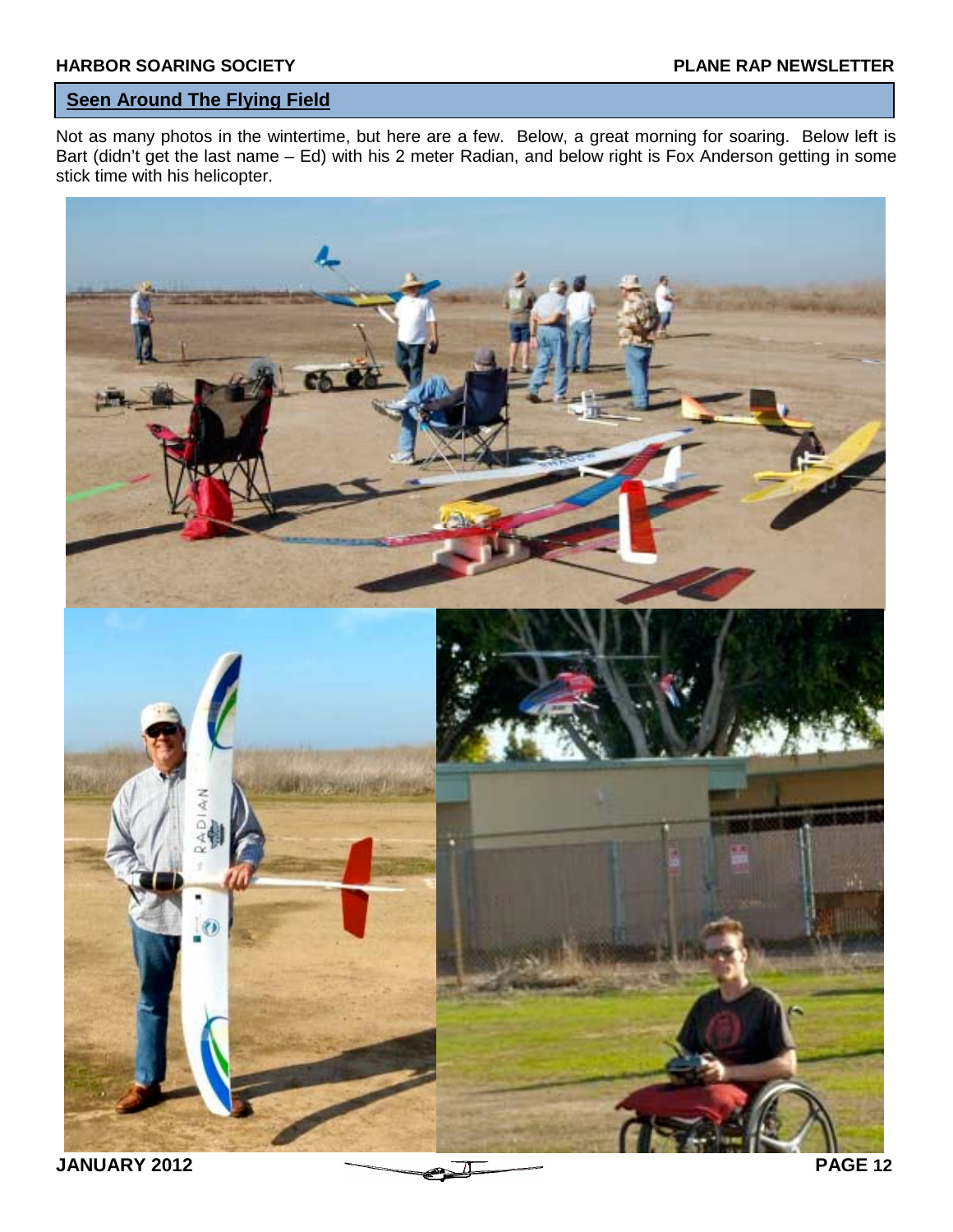#### **Plane Rap Classified Ads and Services - For Sale**

This area of the newsletter is free to club members to sell planes, related equipment, and services. Contact Fred Hesse at fhesse@socal.rr.com with any material that you wish to insert here.

• **Custom laser cutting services** are now provided by GDH Planes, in addition to manufacturing kits. With the currently weak Canadian dollar (we are a Canadian company), it is a great time to use our services and take advantage of the exchange rates, adding to our already reasonable rates (US\$1 is currently equal to about \$1.157 Canadian). Should any of your members require this service, please have them visit our web site at www.gdhplanes.com or email us at LaserCutting@gdhconsulting.ca.

Regards, Glen Harbottle President GDH Consulting Corp. Tel: 905-668-2326 glenh@gdhconsulting.ca

#### **HSS Sponsors**

The following companies are the proud sponsors of Harbor Soaring Society. They give us special offers, and make contributions to our Adopt-A-School program. In return, please support them, and mention that you saw them advertised in the HSS Plane Rap newsletter.



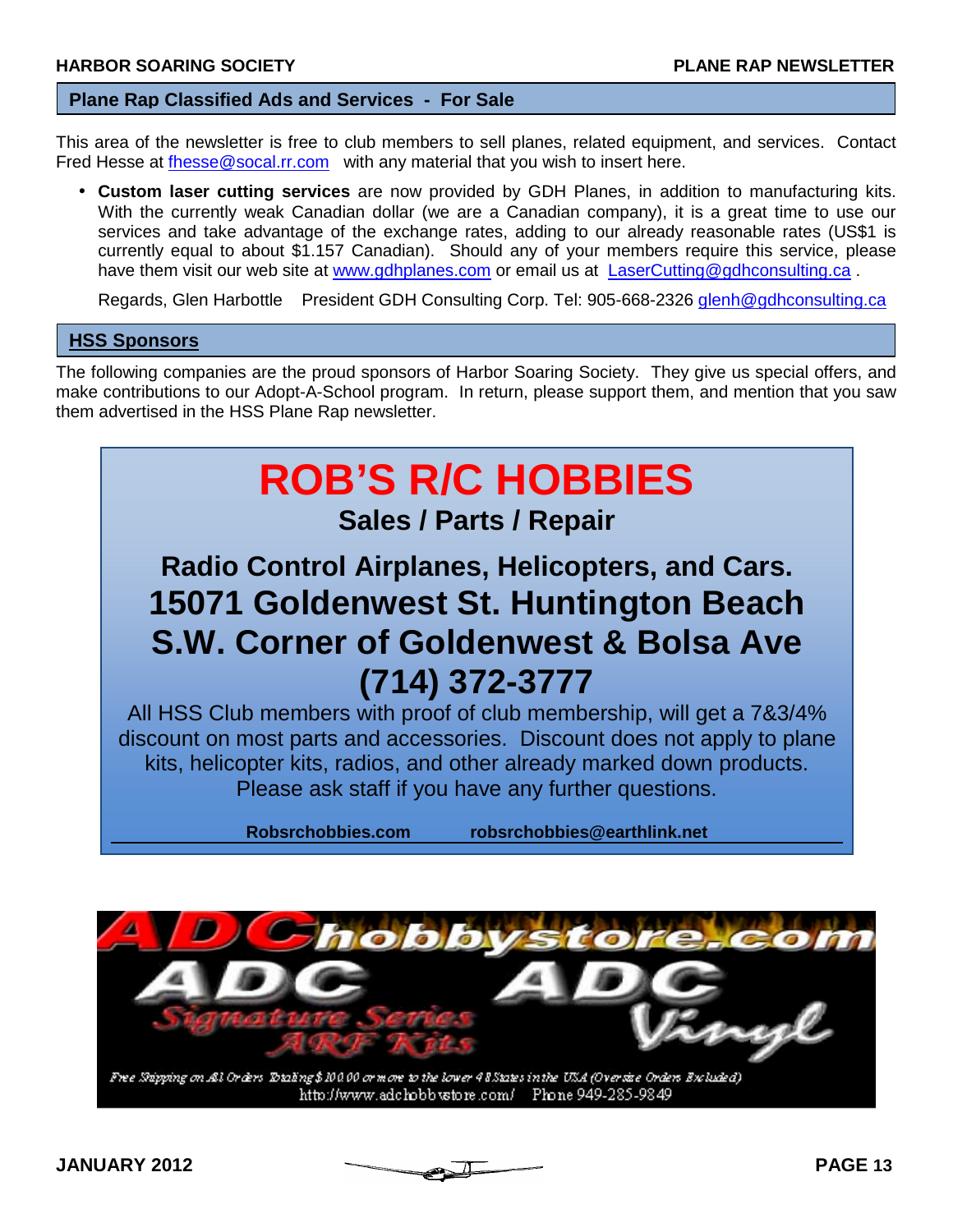# **HSS Sponsors (continued)**

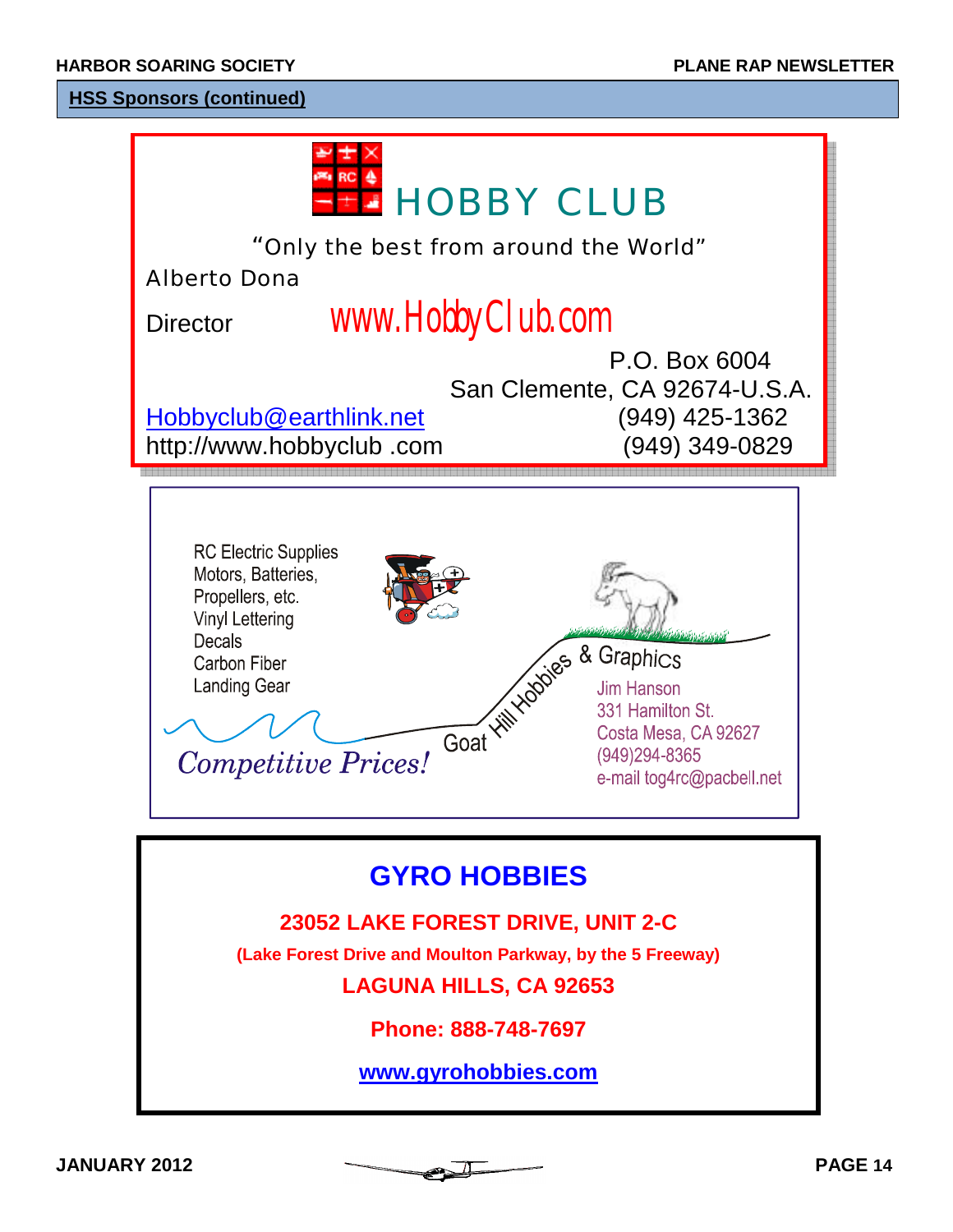#### **HARBOR SOARING SOCIETY PLANE RAP NEWSLETTER**

# MEMBERSHIP APPLICATION 2011-2012

# *Harbor Soaring Society P.O. Box 1673 Costa Mesa, CA 92626 AMA Chartered Club # 128*

| <b>AMA's Oldest Chartered Soaring Club</b> | <b>Silver Leader Club Since 2009</b> |
|--------------------------------------------|--------------------------------------|
|--------------------------------------------|--------------------------------------|

 I understand that by applying for membership in the Harbor Soaring Society, I must be a current member of the AMA. **Please Print** 

| NAME                                                                                                                                                                                                                                                                                                                                                                                                                                                                                                                                                                            |              |            | <b>Home Ph.#</b>                          |  |
|---------------------------------------------------------------------------------------------------------------------------------------------------------------------------------------------------------------------------------------------------------------------------------------------------------------------------------------------------------------------------------------------------------------------------------------------------------------------------------------------------------------------------------------------------------------------------------|--------------|------------|-------------------------------------------|--|
| <b>ADDRESS</b>                                                                                                                                                                                                                                                                                                                                                                                                                                                                                                                                                                  | Work Ph. #   |            |                                           |  |
| <u>CITY</u>                                                                                                                                                                                                                                                                                                                                                                                                                                                                                                                                                                     | <b>STATE</b> | <b>Zip</b> | <b>E-MAIL</b>                             |  |
| AMA #                                                                                                                                                                                                                                                                                                                                                                                                                                                                                                                                                                           |              |            | (PROOF OF STATUS REQUIRED, Xerox copy OK) |  |
| <b>DATE OF BIRTH</b>                                                                                                                                                                                                                                                                                                                                                                                                                                                                                                                                                            |              |            | <b>Frequency channels used / / / /</b>    |  |
| □ NEW APPLICANTS (Without Name Tag)--(17 years and older) = \$20.00<br>□ SENIOR MEMBER (Renewal W/O Name Tag)(17 years and older) = \$20.00<br>JUNIOR MEMBER -----------(16 years and under), $= $10.00$<br>$\Box$<br>Optional or Extra HSS Name tag------------ = \$15.00; including mailing<br>$\Box$<br>□ I hereby give my permission to publish my [ NAME ], [ ADDRESS ], [ PHONE ], [ E-MAIL<br>ADDRESS ] in the monthly newsletter. (Strike out any element of personal information that should<br>not be published). Note that newsletter is published on club web site. |              |            |                                           |  |

! *I request E-mail delivery of the monthly newsletter. (Include E-mail address above.)*

! *I request printed copy of the monthly newsletter by U.S. Mail. Printing and mailing = \$20/year.*

*My interests in radio control flying include (Check all that apply including future interests):* 

| <b>Thermal Duration Gliders</b>   | <b>Slope Soaring Gliders</b>     | <b>RES Gliders</b>            |
|-----------------------------------|----------------------------------|-------------------------------|
| <b>Large Scale Gliders</b>        | <b>Hand Launched Gliders</b>     | <b>Electric Motor Gliders</b> |
| <b>Park Flyer Electric Planes</b> | <b>Acrobatic Electric Planes</b> | <b>Scale Electric Planes</b>  |
| <b>Electric Pylon Racing</b>      | <b>Indoor Electric Planes</b>    | <b>Electric Helicopters</b>   |

Applicants making application for senior membership between July 1st and October 31st pay a reduced rate of \$10.00 (Name tag extra). New applicants making application between November 1st and December 31st will pay the annual rate indicated above and such dues will make the new member paid in full from November 1<sup>st</sup> through the following year. A signature is required from all Harbor Soaring Society members, and applicants, agreeing to comply with the current AMA Safety Code and the current HSS General Field rules and Field Safety Rules. Note that a City of Costa Mesa permit is required to fly at Fairview Park. Obtain this from the Costa Mesa Parks and Recreation Department. Cost is \$20

*The undersigned attests that: I will operate my model using only radio control frequencies currently allowed by the FCC. Further, any transmitter that I use at any designated HSS flying field must be manufactured to meet the AMA/FCC specifications for model aviation. I understand that my failure to comply with the above restrictions will result in nullification of liability coverage for damages caused or claimed.*

**SIGNATURE:\_\_\_\_\_\_\_\_\_\_\_\_\_\_\_\_\_\_\_\_\_\_\_\_\_\_\_\_\_\_\_\_\_\_\_DATE\_\_\_\_\_\_\_\_\_\_\_\_\_\_\_\_\_** 

|                      | Total dues owed and attached: \$                       |  |
|----------------------|--------------------------------------------------------|--|
|                      | <b>SIGNATURE OF CLUB OFFICER RECEIVING APPLICATION</b> |  |
| Rev: 20 October 2011 |                                                        |  |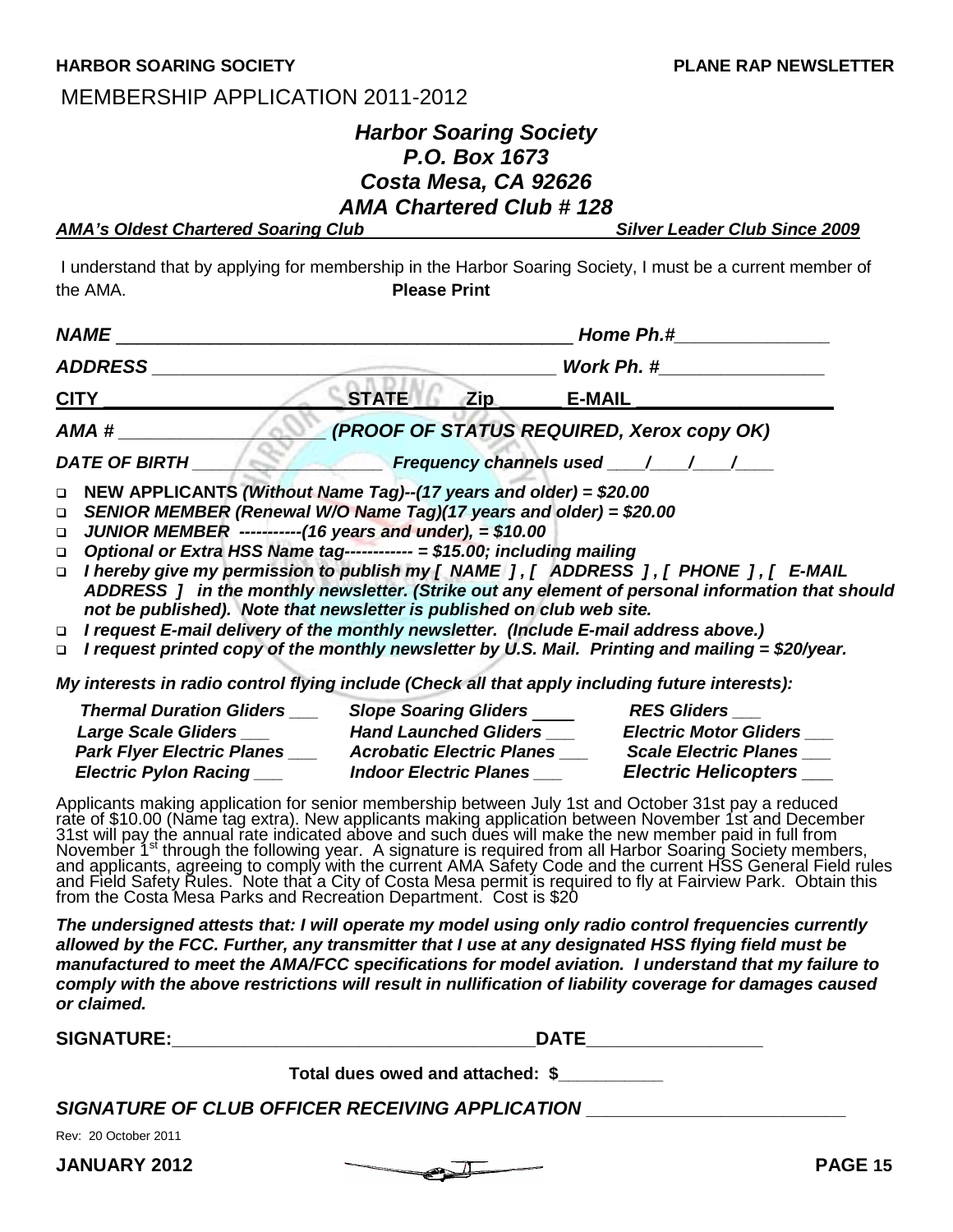# *HSS MEMBERSHIP SURVEY – 2011 - 2012*

Please take a few minutes to share your flying-related information with the HSS board so that we can better maintain and enhance the enjoyment of flight for you and all Fairview flyers. Thanks!

| Name                                                                                                                                                                                                                                |
|-------------------------------------------------------------------------------------------------------------------------------------------------------------------------------------------------------------------------------------|
| 1. What kind of RC flying/planes do you enjoy? (1=favorite, 2=next, etc):                                                                                                                                                           |
| Glider: Winch launch__ Hi-start__ Slope__ Hand-launch__ Other___________________                                                                                                                                                    |
| E-power: Powered Sailplanes____ Scale____ Sport___ Acrobatic__ 3D__ Speed___ Helicopter/autogyro __                                                                                                                                 |
|                                                                                                                                                                                                                                     |
| 2. Where do you prefer to fly at Fairview? (1, 2, 3, etc) Sailplane area __ Slope __ Runway __ Other __                                                                                                                             |
| 3. Which days do you usually fly? Weekday___ Saturday___ Sunday___                                                                                                                                                                  |
| 4. When is your usual time? Early AM___ Mid-late AM___ Noon___ Early PM___ Late PM___                                                                                                                                               |
| 5. How often do you usually fly? Almost Daily__ Two-three days/week __ Every week or so__ Less__                                                                                                                                    |
| 6. At the field what do you prefer to do? Mostly fly__ Mostly socialize___ Both equally___                                                                                                                                          |
| 7. What kind of activities would you best enjoy at the field? (1=favorite, 2=next, etc):                                                                                                                                            |
|                                                                                                                                                                                                                                     |
| Fun flys__ Swap meets__ Displays__ Airshows__ Social activities__ breakfasts__ BQ lunches/dinners___                                                                                                                                |
| Other-such as <b>Example 2018</b> 2019 12:00:00 and 2019 12:00:00 and 2019 12:00:00 and 2019 12:00:00 and 2019 12:00:00 and 2019 12:00:00 and 2019 12:00:00 and 2019 12:00:00 and 2019 12:00:00 and 2019 12:00:00 and 2019 12:00:00 |
| 8. Do you often fly at some other site(s)? 9. Where?                                                                                                                                                                                |
| 10. Do you belong to any other RC club(s)? __ 11. Which? _______________________                                                                                                                                                    |
| 12. Do you read the HSS Plane Rap ___Comments? Suggestions _____________________                                                                                                                                                    |
|                                                                                                                                                                                                                                     |
| 13. Do you visit/use the HSS web site? ___ Comments? Suggestions? _______________                                                                                                                                                   |
| <b>14. Do you attend HSS meetings?</b> Usually____ Sometimes____ Seldom____ Never___                                                                                                                                                |
| Comments? Suggestions? Speaker/Subject Ideas? National Comments? Suggestions? Speaker/Subject Ideas?                                                                                                                                |
|                                                                                                                                                                                                                                     |
| 15. Are you retired? __ 16. Do you have any special skill, expertise, experience or time which you                                                                                                                                  |
| 17. Would you help out occasionally with small simple club projects (one-two hours)? ___                                                                                                                                            |
| 18. Would you consider donating planes, equipment, funds or other for club purposes? __                                                                                                                                             |
| Comments? Suggestions?                                                                                                                                                                                                              |
| 19. What can the club do better as to the field, membership services, etc? Comment? Suggestions?                                                                                                                                    |
| 20. Would you consider serving as a HSS board member? Contest Director? Trainer?                                                                                                                                                    |
| Committee member? ____ Special Projects helper?____ Meeting speaker? ____Other?_________                                                                                                                                            |
| Thanks for your info! Please: respond as instructed in the on-screen survey; or email via: www.1hss.org;                                                                                                                            |
| Or mail to: Harbor Soaring Society . P.O. Box 1673 . Costa Mesa, CA 92626                                                                                                                                                           |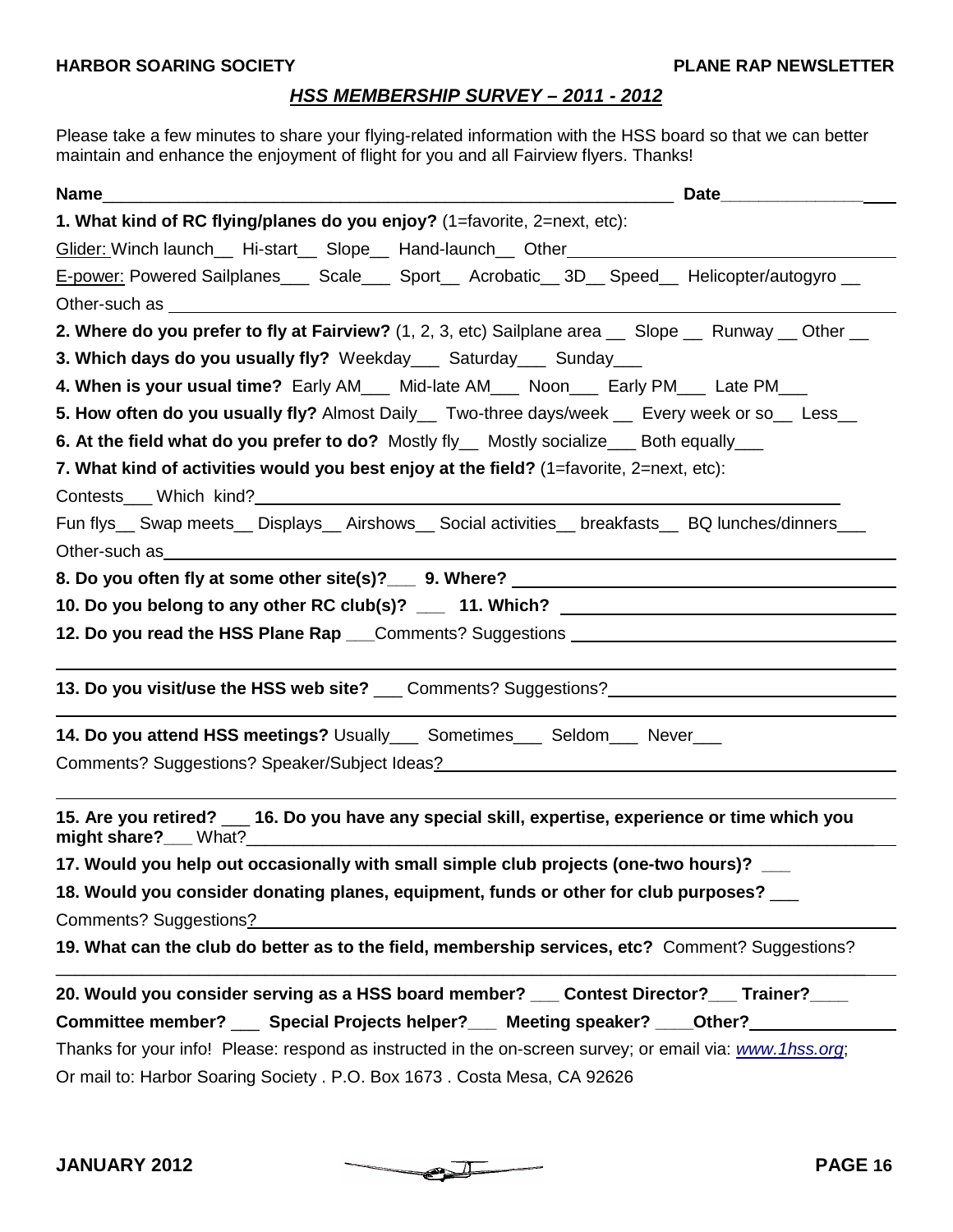